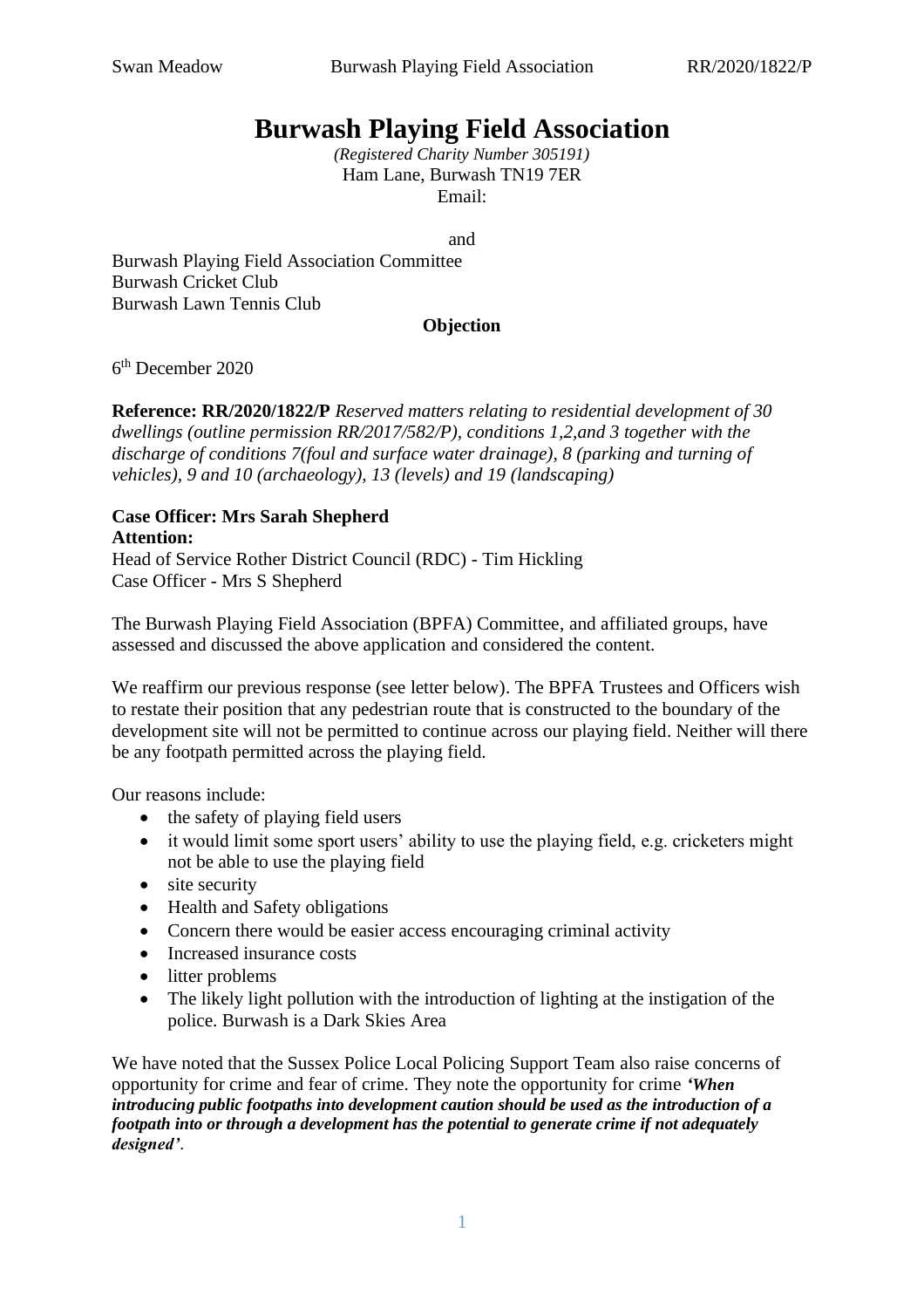The developer, Park Lane Homes Group SE (PLH), states that, as agreed by them signing the S106 (Part 3 FOOTPATH), their only commitment is to take the path to their boundary. This could lead possible purchasers into thinking they have a right of access to Swan Meadow and force their way onto the playing field. There is a danger that the hedge, which is an important security feature, could be breached creating an unlawful entry onto our grounds.

Also, that BPFA only has access to Ham Lane via the driveway of Swan House with their permission for specific reasons such as grass and hedge cutting and parking for the Burwash Annual Fair. This route could be abused if a path were granted on Swan Meadow. Several village residents who set up BPFA in the 1960's were all opposed to any new entrances, paths, etc, on, and to, Swan Meadow. There is no Public Right of Way across Swan Meadow, only access to it for users.

There has been no formal consultation, or meeting, between the developer, or his agent, and the BPFA Committee and Trustees. There was an informal meeting that was not reported back to the BPFA Committee and therefore not documented. The playing field 'belongs to the village in perpetuity' but is not public land, it is managed on behalf of the Charity Commissioners and Burwash village by the BPFA Trustees.

The developer is aware that public footpaths already exist nearby, one going from Strand Meadow via Beechwood Close to Shrub Lane (Burwash 16c and Burwash 16d), the other from Strand Meadow going to Ham Lane and on to the village (Burwash 18).

The BPFA committee remain opposed to any footpath crossing the playing field even if a hard surface were provided as there are concerns short cuts would be taken impinging on the football and cricket areas.

To conclude, BPFA will not permit the proposed footpath from the proposed development in Strand Meadow across Swan Meadow to continue across our property. Regards,

Signed:- Life President – Eddie Workman MBE Life Vice-President – Steve Mintram Life Vice-President – Ray Heathcote BPFA Chair – Rod Clifton BPFA Hon. Treasurer – Kevin Bray BPFA Hon. Secretary – Halina Keep BPFA Committee Member – Steve Bennett, Natalie Crabtree Burwash Cricket Club – Chair Paul - Morgan-Jones Club Captain - Rupert Harbour Burwash Lawn Tennis Club – Chair and Treasurer Nick Sibly

## **The previous objection by our association in June 2019**

Please refer to our comment to the Planning Inspector when the plan went to appeal-**APP/U1430/W/19/3223824**

Burwash Playing Field Association (Registered Charity No. 305191)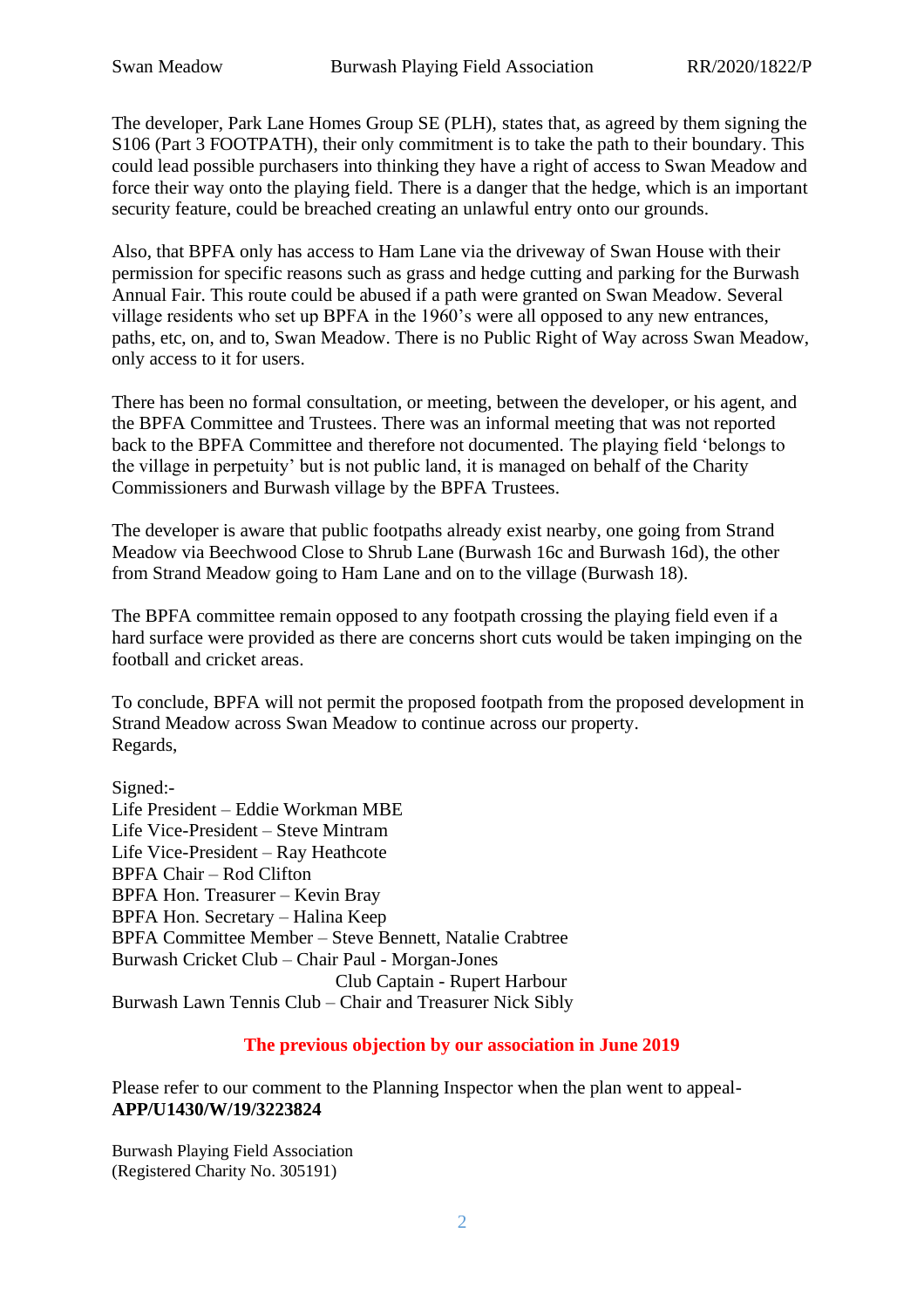Swan Meadow, Ham Lane, Burwash East Sussex TN19 7ER

Mrs Halina Keep BSc (Hons)

Burwash Playing Field Association Hon. Secretary Writing on behalf of the Burwash Playing Field Association Management Committee

APP/U1430/W/19/3223824 Land to the south west of Strand Meadow OBJECT to the footpath link across Swan Meadow, Ham Lane, Burwash.

This appeal by Park Lane Homes Group (SE) must be refused. The developer has made inaccurate statements in his Statement of Case, especially regarding the footpath link from the site across Swan Meadow playing field in Ham Lane.

#### **Introduction**

Burwash playing field at Swan Meadow is a Registered Charity, Number 305191, and managed on behalf of the Charity Commissioner by the Burwash Playing Field Association Management Committee. The field is owned by Burwash village in perpetuity for the village, please see below. *Burwash Playing Field Association*

*(Registered Charity No. 305191)*

#### *A short history*

 *Burwash Playing Field Association was founded in 1962 after the village playing field at Highfields was lost to a housing development and was registered as a charitable organisation with the object of providing and maintaining adequate playing field and recreational facilities in the ecclesiastical parish of Burwash.*

 *Swan Meadow was owned by Bass the brewers, and then formed part of the gardens of the Rose and Crown in Ham Lane. It was in 1962 that the B.P.F.A. paid Bass £1000 for the lower part of the current Swan Meadow to ensure that a playing field was available to the village in the future.*

 *Between 1962 and 1975 the field continued to be used by the people of Burwash for sporting activities, while the top part of the field was still owned by Bass.*

 *In 1975 it became known that Bass were to put Swan Meadow up for sale, and it was feared that the land would be developed leaving limited access to the playing field. The Officers of the B.P.F.A set about fighting the necessary legal battles and raising funds to ensure that Swan Meadow was saved as the wonderful facility it is for the village today.*

 *In 1977, £20,000 was paid to Bass for the top part of the field, and, 'the residents for the time being, of the ecclesiastical parish of Burwash' became the owners of Swan Meadow which was then 'vested in the Official Custodian as a playing field in perpetuity' £10,000 was raised in a little over a year, and was matched with £10,000 from the National Playing Field Association who recognised the need for a playing field.*

 *The B.P.F.A. 100+ Club was formed in 1989 to raise funds for a children's play area, and proved so popular that it continues today, and is the main source of income for the field.*

 *In 1997 a successful application was made to the Sports Council Lottery fund for a new sports pavilion, and the construction of two all-weather tennis courts. £20,000 was raised locally, and the facilities were completed in late 1998.*

*More recently, over £63,000 was raised and grants were obtained to support the redevelopment of the children's play equipment and the installation of adult exercise equipment. There was an official opening of both the sports pavilion and children's play area in 2012.* 

 *Burwash Fair is the main fundraising event for the field every August Bank Holiday Monday when local clubs and organisations support the B.P.F.A. and raise funds for their own needs. (Steve Mintram, Burwash Playing Field Association Hon. Secretary 1986-2016.)*

The playing field and its premises consist of the playing field itself, a sports pavilion, children's play area with equipment, hard surface tennis courts, football pitch and cricket ground. There are many events held on the field during the year that include the annual August Bank Holiday Monday Fair that is the main fund-raiser for the charity; an annual bonfire in October; Burwash Church of England Primary School use the field for sports and the summer sports day for the children; Spring, Summer and Autumn Horticultural shows; parking for the National Open Gardens scheme each summer; an outdoor theatrical performance; cricket matches during the summer season and football matches in the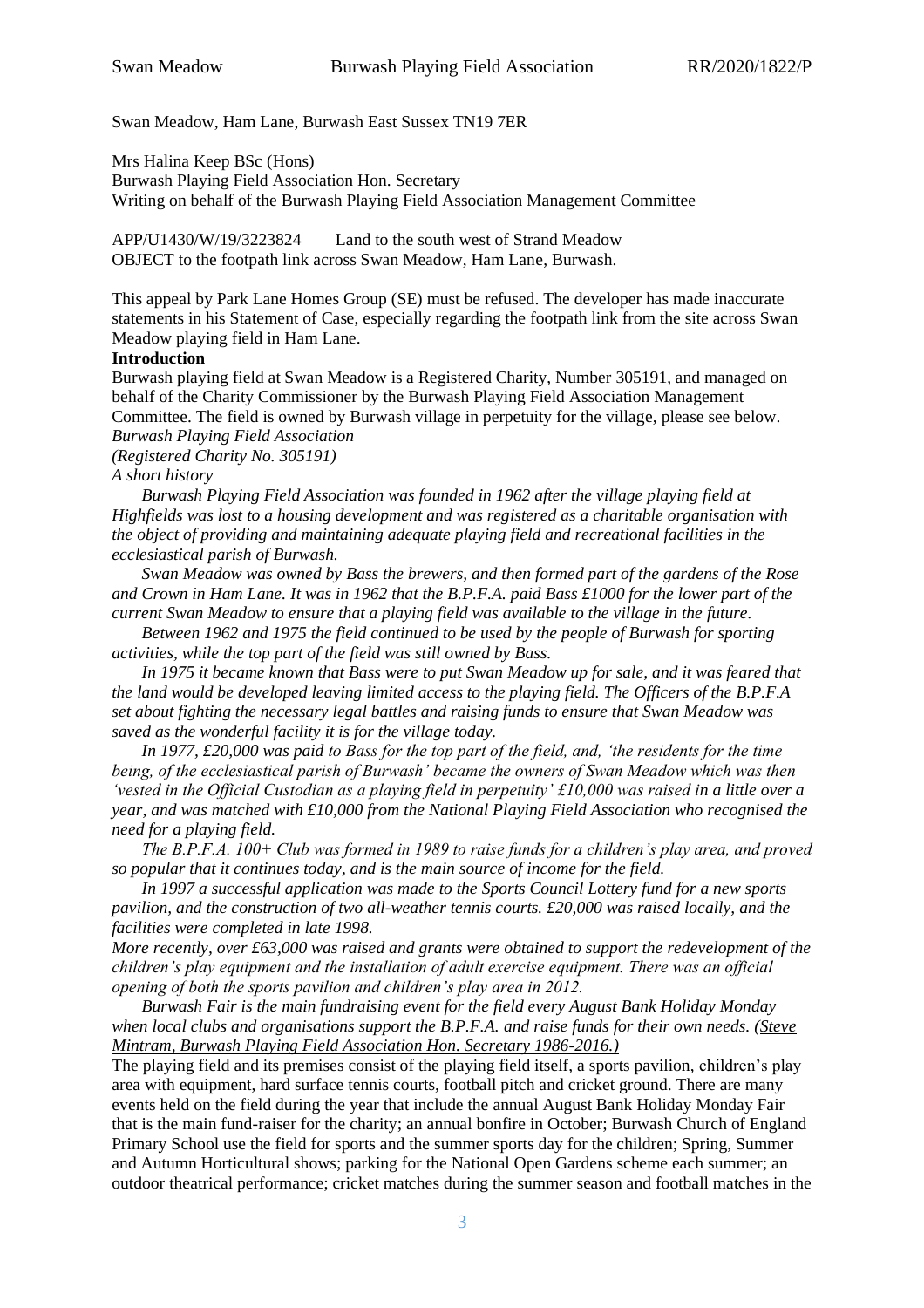winter; walking football also takes place on the field. There is football and cricket practice in season outside of match days too.

The sports pavilion is hired out for event refreshments, private parties, Movement to Music for the elderly as well as having facilities for the football and cricket teams that include showers, changing rooms and refreshment facilities.

This shows that Swan Meadow and the sports pavilion have a lot of use by villagers as well as the general public throughout the year, and a footpath link from the proposed development would pose a health and safety risk, not only to users of the field, but also to anyone else trying to cross the field at a busy time.

Reasons the appeal by Park Lane Homes Group (SE) must be refused.

See below highlighted concerns for Statement of Case.

*Appeal Statement of Case on behalf of the applicant.*

Park Lane Homes Group (SE)

*vii) Proposed Footpath Link* 

*3.23 The site allocation as part (iii) of Policy VL1 of the adopted Local Plan, requires the provision of a footpath to link the new development to the existing recreation ground to the south and Ham Lane to the west. As the Applicant does not own or control intervening land between the western end of the site and Ham Lane this footpath link cannot be achieved, but full planning permission (number RR/2011/2206/P) has been granted for a footpath link between the proposed housing area and the recreation ground, which in effect will provide a new pedestrian route between Strand Meadow and the recreation ground. This footpath link proposal was retained as part of the outline planning permission for 30 dwellings on the site and the provision and maintenance of the footpath forms part of the associated bilateral planning obligation.*

Burwash Playing Field Association

The Inspector is invited to remember that Burwash Playing Field Association has not been approached by anyone regarding a footpath link across the playing field in respect of this application. The issue is not whether the developer can institute a footpath link to the boundary with Swan Meadow but, whether they can comply with their S106 agreement. The reality is, that they can't comply as they don't have public right of way across Swan Meadow that they can pass on to any residents of the new development or give access to the public in general from Strand Meadow. The developer says that '*As the Applicant does not own or control intervening land between the western end of the site and Ham Lane this footpath link cannot be achieved',* but the proposed footpath will be in the land they say they don't own or control, i.e., the area at the western-most of the land. The site<br> $21,00,18$  $2702/19/11$  / B Proposed Site Pl

| 21-09-18       | $4/02/18/11/ B$ Proposed Site Pian |
|----------------|------------------------------------|
| $02 - 07 - 18$ | 4702-LP Site Location Plan         |

Pump House Designs Drawing No. 4702/ESP Dated November 2018

02-07-18 4702-18-14-A Proposed Footpath Link and Open Space

#### Park Lane Homes

*3.24 In the full application the subject of the appeal, the footpath link to the recreation ground has been retained (and its provision and maintenance will also be covered by the planning obligation) but the route where it enters the northern boundary of the recreation ground has been slightly altered in order to retain existing boundary trees in this vacinity.* **(sic)**

Burwash Playing Field Association

The comment by the Burwash Playing Field Association applies to this paragraph as for Para 3.23. Park Lane Homes

*3.25 At the application stage consultations took place with the (now former) Chairman of the Burwash Playing Field Association (Oliver Blaydon) who confirmed that the recreation ground has*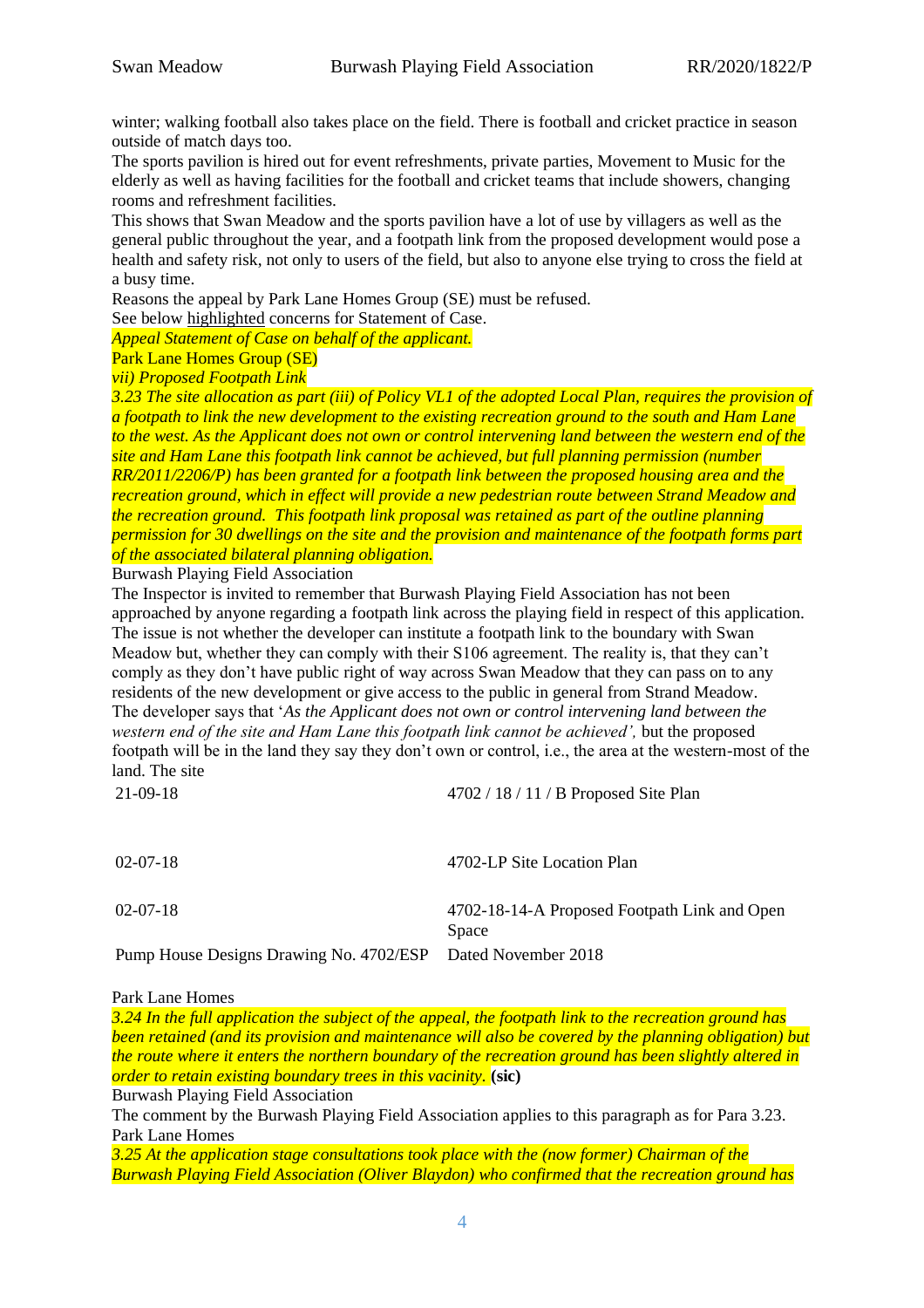*not been adopted as public open space by the Council but it belongs to the village and is managed by the Burwash Playing Field Association. More recently, consultations have also taken place with Fiona Hosein of the Association with a view to the Applicant potentially providing a surfaced footpath link connecting the pedestrian access point from the application site to the sports pavilion where there is already a surfaced footpath leading to the central part of the village the High Street. This would be over part of the recreation ground where the Applicant already has a private right of way, but this provision would be subject of a separate arrangement with the Burwash Playing Field Association as this falls outside the scope and remit of the full planning application.*

### Burwash Playing Field Association

The Burwash Playing Field Association Management Committee would like the Inspector to note, and wish to clarify that, contrary to what Park Lane Homes Group (SE) state, they were not formally approached by Park Lane Homes Group (SE) regarding the RR/2018/1787/P planning application by Park Lane Homes Group (SE) or their agent, or any previous planning application. Park Lane Homes Group (SE) made no real effort to obtain the necessary permissions from the Burwash Playing Field Association. We noted that in the report to the Rother District Council Planning Committee that Park Lane Homes Group (SE) claimed that discussions took place regarding a proposed footpath from the above development to, and across, Swan Meadow Playing Field, Burwash. The Burwash Playing Field Association never had a formal approach from Park Lane Homes Group (SE) or any formal contact. An informal discussion took place with the previous Chairman, Oliver Blaydon, who did not make a report to the Burwash Playing Field Association committee at a committee meeting, so nothing is recorded in meeting minutes, he then resigned.

There was a short telephone conversation between an agent of Park Lane Homes Group (SE) and Fiona Hosein acting on behalf of the Burwash Playing Field Association, nothing was decided, and further discussions were left till after the application was heard by the Rother District Council Planning Committee. As the development was refused by the Rother District Council Planning Committee, there was no further discussion.

The fact that one of the applicants has a private right of way across Swan Meadow is irrelevant. The fact that the developer has made virtually no effort to secure a footpath just confirms that they realise that they can't secure one and would have to have serious discussions with the Burwash Playing Field Association and village residents including neighbours at Swan House, Ham Lane. The developer would have to get an agreement with the Trustees of the playing field for the footpath link. The Burwash Playing Field Association Management Committee would like the Inspector to take the following points into consideration for refusal of the appeal: -

- The health and safety of users of the field and walkers on a footpath across Swan Meadow must be the main factor taken into consideration. Risk of injury from cricket balls or being run into by a footballer is a big factor to refuse the footpath link and the appeal.
- There is no public right of way across Swan Meadow playing field, access is only to users of the playing field and limited access for some residents locally.
- The owners of the site have a private right of way but, as far as we are aware, they have not exercised that right. It cannot be passed on to any future residents of the development without consent from the Burwash Playing Field Association.
- The Burwash Playing Field Association are against having a footpath across the playing field as it might interfere with football and cricket matches.
- There would be difficulty in controlling access and avoiding disruption during football and cricket matches and the annual fair.
- Burwash Playing Field Association must formally agree to allow a footpath link, refusal would make the development less sustainable.
- There would need to be a consultation with the residents of Burwash village regarding the footpath link.
- East Sussex County Council Highways state in their report 'further details regarding the footpath are required and these should be agreed with East Sussex County Council Rights of Way Team'.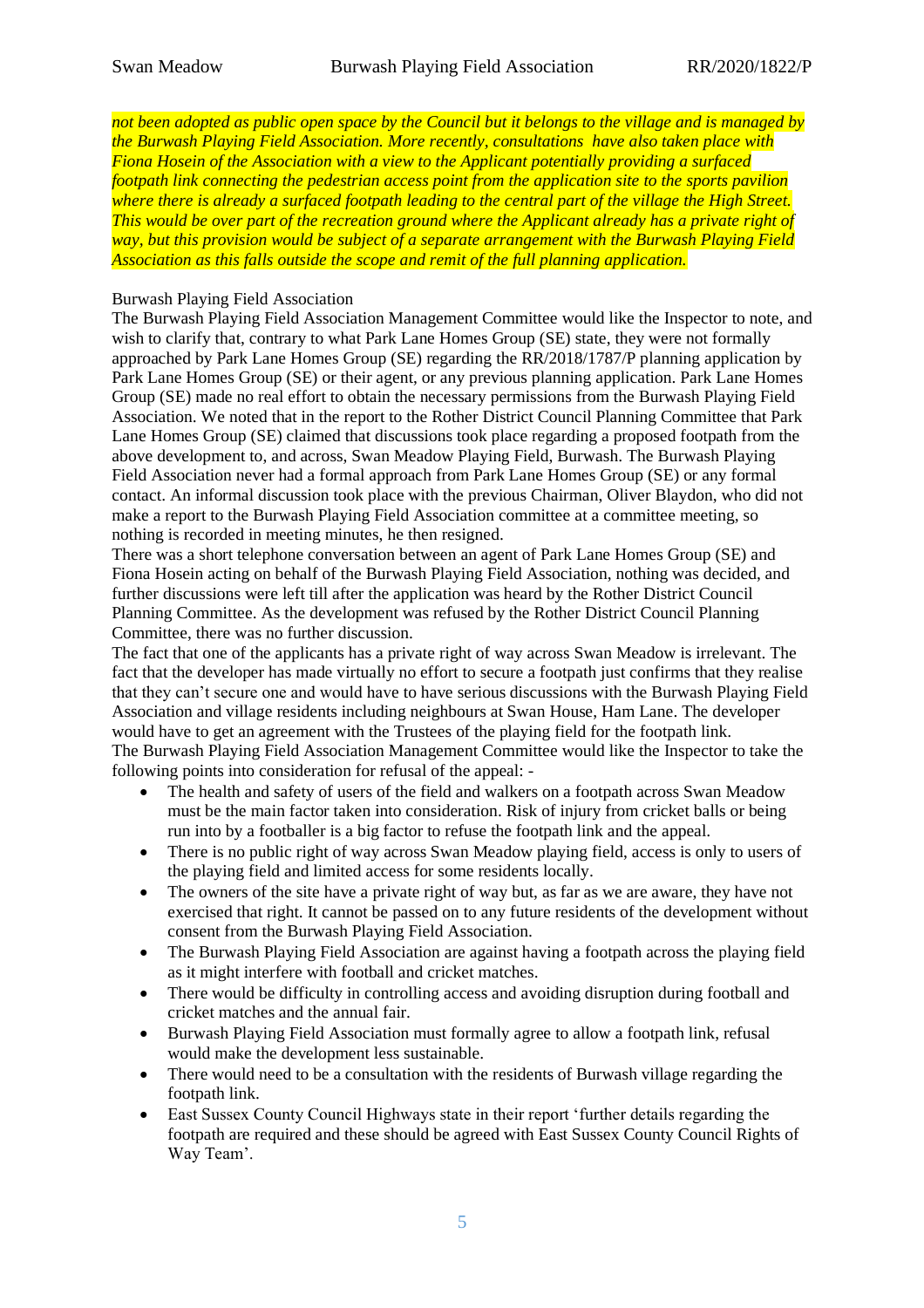- The developer must not be allowed to construct the footpath stopping at the boundary leaving possible purchasers thinking they have a right of access and therefore force their way onto the playing field allowing the developer to say he has carried out what is required for the 106.
- There would have to be consultations with the residents of Swan House, Ham Lane.
- The development site to the north is very steep and the path would have to have steps making it not suitable for disabled users or families with small children and push chairs.
- There would be difficulty in controlling dog walkers and possible dog mess that is not cleared up and will pose a health and safety risk, especially to young children.
- The Burwash Playing Field Association Management Committee raise the question who would build a path on the field and who would maintain it? Burwash Playing Field Association BPFA cannot afford to maintain such a link if it goes ahead.

Comment by Steve Mintram, past secretary to the Burwash Playing Field Association Management Committee, now a Life Vice-President: - *When I first joined the committee, the wise old men; Bill Sear, Geoff Jarvis, Mike Oakley, Jim Doel, Gordon Farmer et al were opposed to any new entrances, paths etc.*

*None of them used the sports pitches at that time but all were committed to making the most of Swan Meadow for the benefit of the community and all realised that any new access would probably lead to cutting across the playing areas.*

*This remained the view of each and every subsequent committee that I served as Hon. Sec. for 30 years up to when I stood down. I maintain that there should be no new access or egress points created and no footpath.*

*There is no public right of way across Swan Meadow playing field. Access from each entry point is for access to the playing field, children's play area, pavilion and tennis courts only. Some residents of Rother View are licensed by annual renewal for access and egress from their properties only. Said licences can be rescinded by the BPFA.*

*The BPFA committee remain opposed to any footpath crossing the playing field as even if a hard surface pathway were provided there are concerns short cuts would be taken impinging upon and causing wear to the football pitch and cricket outfield.*

Reasons to support the objection by Burwash Playing Field Association

- a) The development plan and its associated footpath link could pose a health and safety risk by residents and others entering the playing field and cause damage to the ground if they stray off the suggested path.
- b) The applicants have made no real effort to consult with the Burwash Playing Field Association or the village regarding the proposed footpath link. They have not thought through the ramifications of such a link to playing field users or nearby residents or other people entering the playing field from the development site. The playing field is in constant use by families with young children, school children, football and cricket teams. There are various events held on the field during the year that would possibly pose a health and safety risk to footpath users. There is regular grass and hedge cutting using large machinery that might not be able to be policed for safety reasons. It should be noted that there is a steep drop along the northern boundary of the playing to the fence.
- c) The development is not sustainable and would be disconnected from the village.
- d) One of the principle features of the playing field is the collage of the ancient properties on one side and the spectacular view over the High Weald Area of Outstanding Natural beauty. Preserving this beauty is important. If the housing development is built this rural aspect of the playing field would be compromised.

The resolution by the Burwash Playing Field Association and supporters. This resolution by the Burwash Playing Field Association Committee at a meeting held on Wednesday  $12<sup>th</sup>$  June 2019 was approved.